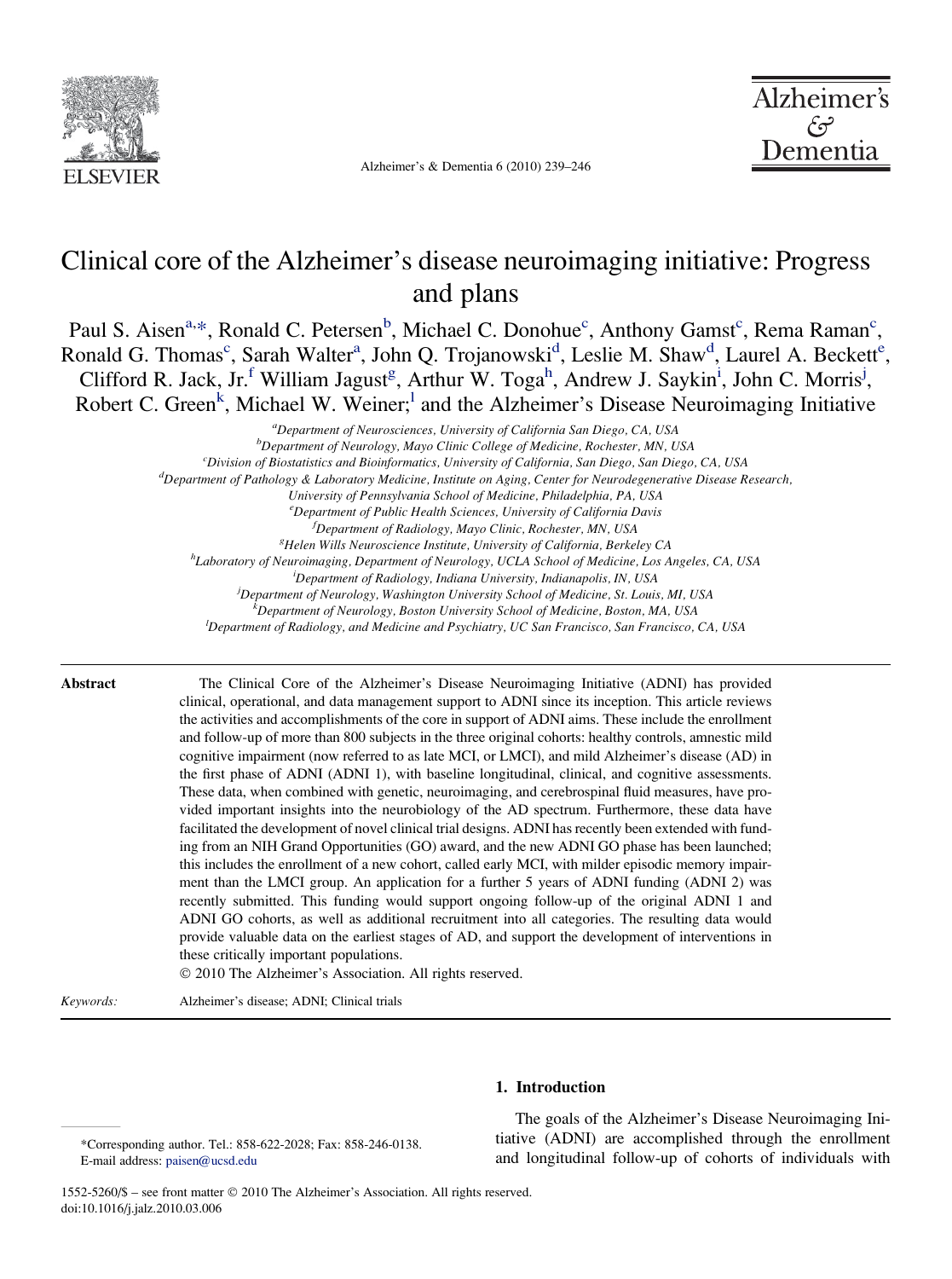mild cognitive impairment (MCI) and mild Alzheimer's disease (AD), as well as cognitively normal older individuals. These ADNI subjects were selected on the basis of specific criteria and enrolled at the 57 ADNI performance sites in North America. They are followed up with medical evaluations, clinical, cognitive, functional, and behavioral assessments. In addition, they undergo biochemical biomarker, structural and functional neuroimaging, and genetic assessments under the guidance of the ADNI biomarker; magnetic resonance resonance (MRI) and positron emission tomography (PET); and genetics cores, respectively.

The ADNI Clinical Core is responsible for operational and data management aspects of the study, including subject recruitment, retention, and assessment activities at all sites. Core activities also include development of the protocol and procedures manuals, regulatory oversight, maintenance of the ADNI network of performance sites, monitoring of site staffing, recruitment, compliance and data entry, financial subcontracting, study supply management, and development and maintenance of the ADNI data system in accordance with the aims of the program and the ADNI executive committee. The clinical core also manages the process of adjudicating conversion of subjects from one diagnostic category to another.

The first funding cycle of ADNI (referred to as ADNI 1) supported the recruitment of 400 individuals with amnestic MCI according to the Petersen criteria as operationalized by the Alzheimer's Disease Cooperative Study, along with 200 cognitively normal older individuals and 200 with mild AD [\[1\].](#page-7-0) Toward the end of 2009, ADNI was awarded additional support, in the form of a Grand Opportunities (GO) grant, from the National Institute on Aging for a 2-year period to allow further longitudinal follow-up, imaging, and data analysis for the ADNI 1 cohorts, as well as the recruitment of a fourth cohort of less impaired individuals with MCI. The phase of study funded by this award is referred to as ADNI GO. At approximately the same time, an application was submitted to NIH by the ADNI investigators requesting a 5-year extension of ADNI, referred to as ADNI 2.

This report, adapted from the ADNI 2 grant application, summarizes progress of the ADNI Clinical Core, including the proposed activities for ADNI 2.

#### 2. Background and overview of ADNI Clinical Core

Currently, no therapies are available for AD that alter the underlying nature of the disease process. Fortunately, there are more than 100 compounds under investigation by various pharmaceutical companies and university medical centers around the world. Most of these therapies are designed to have an effect on the underlying disease process itself. The earlier the intervention takes place, presumably, the greater the protection against further neuronal damage will be appreciated.

<span id="page-1-0"></span>ADNI has established pre-competitive collaboration and real-time data sharing among academia and industry investigators to clarify the relationships among demographic, genetic, clinical, cognitive, neuroimaging, and biochemical measures throughout the course of AD neurobiology to facilitate the development of effective therapeutics. The project has provided insights into disease mechanisms, and has provided guidance to drug development programs based primarily on the use of standardized biomarkers. ADNI has increased the rate of drug development; disease-modifying therapies will arrive in the clinic sooner. Many leading disease-modifying drug development programs are now using ADNI methodology toward more efficient trial design, particularly in the critically important early (pre-dementia) AD population.

AD can be diagnosed with reasonable accuracy at the dementia stage. In fact, a recent evidence-based medicine review of the published data by the American Academy of Neurology documented that clinicians were quite accurate when the clinical diagnoses were subsequently compared with neuropathologic findings [\[2\]](#page-7-0). However, as one identifies the disease process at an earlier point in the clinical continuum, the precision of the diagnosis is reduced. An important challenge is to try to identify the process at the pre-dementia stage and enhance the specificity of the clinical diagnosis through the use of imaging and other biomarkers. This approach assumes an underlying cascade of pathological events that lend themselves to intervention [\[3,4\].](#page-7-0) Biochemical and neuroimaging biomarkers can provide a window on the



Fig. 1. Trajectories of biomarkers during the progression of AD. This hypothetical graph is designed to capture the following points: (1) CSF  $A\beta_{42}$  and amyloid PET, reflecting amyloid accumulation in brain, move in tandem. (2) Amyloid accumulation precedes cognitive and functional decline by years, and changes only gradually after symptoms develop. (3) Compared to CSF  $A\beta_{42}$  and amyloid PET, CSF tau, MRI volumes, and FDG-PET are more dynamic biomarkers of disease progression across the spectrum of AD neurobiology. (4) Cognitive decline becomes evident at the onset of EMCI, and accelerates as the disease progresses. (5) Functional decline becomes evident at the onset of dementia, and accelerates as the disease progresses. (6) All of these points are conjectural to varying degrees; they require confirmation with long-term longitudinal follow-up in ADNI 2 and beyond [Modified from Lancet Neurol 2010;9:119–28, with permission.]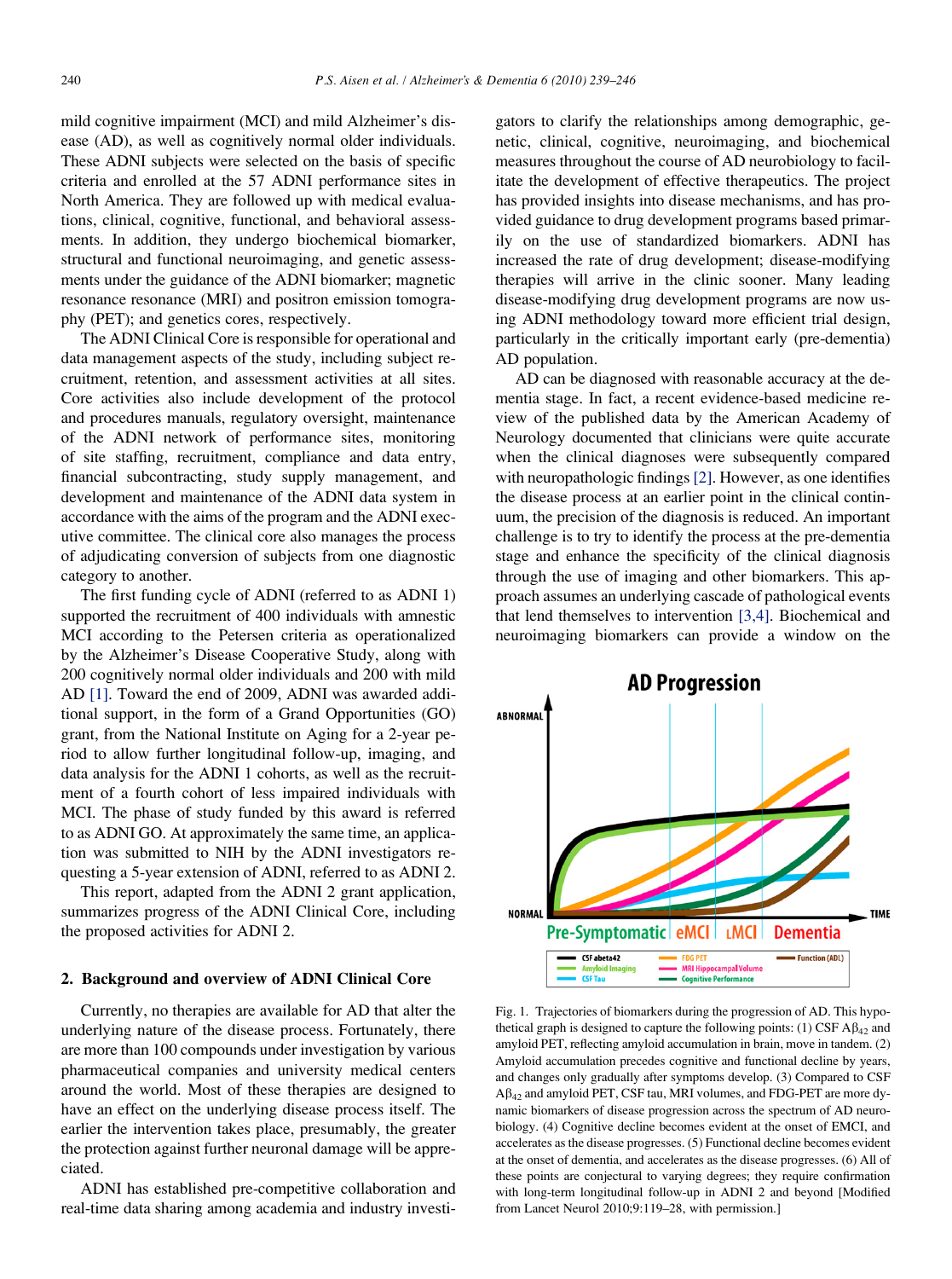underlying neurobiology, facilitating early identification and intervention. In [Fig. 1,](#page-1-0) a hypothetical model of the trajectories of biomarkers that have been studied in ADNI 1 is seen, which will continue to be followed up longitudinally during the continuation of ADNI [\[3\]](#page-7-0). To test this model, it is essential to acquire very long-term longitudinal followup; the ADNI 2 proposal covers up to a decade of followup of the original ADNI 1 subjects. As is indicated in [Fig. 1](#page-1-0), there is evidence that the accumulation of  $A\beta_{42}$  (presumed by some investigators to be the molecular trigger in AD neurodegeneration) occurs early in the process. This can be detected by molecular imaging techniques such as PET scanning using an amyloid-specific ligand or through measurement of cerebrospinal fluid (CSF)  $\mathbf{A}\beta_{42}$ . The next event involves neuronal injury and dysfunction which may be detected by fluorodeoxyglucose (FDG)-PET measures of regional metabolic activity, elevated levels of CSF tau indicating neuronal damage, phospho-tau indicating accumulating tangle pathology, and MRI volumetric changes. When a threshold of neuronal dysfunction is reached, cognitive and then functional manifestations of AD accelerate. However, as mentioned earlier, by this point in the continuum, it is likely that considerable damage has occurred in the central nervous system, and some of this may be irreversible. Consequently, most investigators believe that early intervention is preferable to waiting to treat individuals when the full dementia syndrome is present.

As shown in [Fig. 1,](#page-1-0) amyloid biomarker abnormalities are present during the asymptomatic stage. Ideally, one would like to intervene at this point to have the greatest effect on subsequent neuronal damage. However, there is a tremendous challenge to identifying subjects at risk with sufficient sensitivity and specificity in the asymptomatic stage to allow intervention at this point. ADNI 2 will address the role of neuroimaging and other biomarkers at the stage of early clinical symptom presentation (early MCI, or EMCI). Ultimately, it may be feasible to move diagnosis and intervention into the asymptomatic stage.

ADNI 1 has focused on subjects with amnestic mild cognitive impairment (aMCI). The construct of MCI has been extensively evaluated around the world, and thousands of studies have been completed in the past decade [\[5\].](#page-7-0) Although all these studies are not entirely consistent, the wealth of the data coalesces to indicate that an aMCI is an identifiable entity with a predictable progression to clinical dementia [\[6\].](#page-7-0) However, data to be reviewed later from ADNI 1 indicate that significant structural and functional imaging changes as well as chemical biomarker profiles are evident at the MCI stage as defined in ADNI 1 [\[1\].](#page-7-0)

<span id="page-2-0"></span>In ADNI GO and ADNI 2, we will study a group of subjects with less severe memory impairment than found in the MCI cohort enrolled in ADNI 1. It is important to emphasize that these subjects will still meet criteria for aMCI, but they will be at an earlier point in the clinical spectrum. With funding from the National Institute on Aging through the GO grant, we will be recruiting 200 EMCI between 2009 and 2011. In ADNI 2, we propose to continue to follow-up these EMCI subjects, along with 202 subjects who are cognitively normal and 274 subjects who have late MCI (LMCI) (as defined in ADNI 1) going forward. In addition, we will recruit new cohorts of 150 cognitively normal subjects, 100 additional EMCI subjects, 150 LMCI subjects, and 150 subjects with mild AD. Thus, ADNI 2 combines these newly recruited subjects with those recruited in ADNI 1 and ADNI GO.

ADNI 1 clearly established the utility of  ${}^{11}C$  -Pittsburgh Compound B (PIB) amyloid imaging; ADNI GO and ADNI 2 (if funded) will examine the more widely feasible  $^{18}$ F amyloid imaging (AV-45). ADNI 2 will confirm and extend the striking findings linking regional brain volumes (e.g, hippocampal volume, regional cortical thickness) to AD progression, providing a potential selection criterion, covariate or outcome measure for trials, as well as the utility of functional brain measures by FDG-PET. The striking correspondence between CSF  $\text{AB}_{42}$ and amyloid imaging will be confirmed and extended to the EMCI population. The utility of measures appropriate to primary care settings for the screening and selection of mildly impaired subjects will be assessed.

The primary purpose of this ongoing work is to continue to elucidate disease mechanisms, improve the efficiency of trial designs, and characterize a very early stage of disease (EMCI), which may be optimal for disease-modification interventions.

The ADNI Clinical Core facilitated the accomplishment of the ADNI aims, including the recruitment and retention of more than 800 subjects (229 normals, 380 LMCI, 210 AD), retention of subjects with an annual attrition rate of only 6%, electronic data capture, quality control and

| ٧<br>a.<br>× |  |
|--------------|--|
|--------------|--|

Baseline characterization of ADNI 1 cohorts

| Characteristic                                    | Controls<br>$(n = 229)$ | <b>MCI</b><br>$(n = 398)$ | Mild AD<br>$(n = 192)$ |
|---------------------------------------------------|-------------------------|---------------------------|------------------------|
| Age, mean $\pm$ SD, yr                            | $75.8 \pm 5.0$          | $74.7 \pm 7.4$            | $75.3 \pm 7.5$         |
| Education, mean $\pm$ SD, yr                      | $16.0 \pm 2.9$          | $15.7 \pm 3.0$            | $14.7 \pm 3.1$         |
| Sex (% Female)                                    | 48.0                    | 35.4                      | 47.4                   |
| Apolipoprotein E $\varepsilon$ 4, % carriers 26.6 |                         | 53.3                      | 66.1                   |
| <b>MMSE</b> Score                                 | $29.1 \pm 1.0$          | $27.0 \pm 1.8$            | $23.3 \pm 2.1$         |
| <b>CDR</b> Global Score                           | $0.0 \pm 0.0$           | $0.5 \pm 0.0$             | $0.7 \pm 0.3$          |
| <b>CDR</b> Sum of Boxes                           | $0.0 \pm 0.1$           | $1.6 \pm 0.9$             | $4.3 \pm 1.6$          |
| <b>GDS</b> Score                                  | $0.8 \pm 1.1$           | $1.6 \pm 1.4$             | $1.7 \pm 1.4$          |
| ADCS MCI-ADL (FAQ) Score                          | $0.1 \pm 0.6$           | $3.9 \pm 4.5$             | $13.0 \pm 6.9$         |
| ADAS-cog total                                    | $6.2 \pm 2.9$           | $11.5 \pm 4.4$            | $18.6 \pm 6.3$         |
| ADAS word list delayed recall                     | $2.9 \pm 1.7$           | $6.2 \pm 2.3$             | $8.6 \pm 1.6$          |
| AVLT Trials 1-5                                   | $43.3 \pm 9.1$          | $30.7 \pm 9.0$            | $23.2 \pm 7.7$         |
| AVLT delayed recall                               | $7.4 \pm 3.7$           | $2.8 \pm 3.3$             | $0.7 \pm 1.6$          |
| AVLT DR/Trial 5%                                  | $65.8 \pm 27.6$         | $32.1 \pm 31.3$           | $11.2 \pm 22.0$        |
| Trails $A(s)$                                     | $36.5 \pm 13.2$         | $44.9 \pm 22.8$           | $68.0 \pm 36.9$        |
| Trails $B(s)$                                     | $89.2 \pm 44.3$         | $130.7 \pm 73.5$          | $198.9 \pm 87.2$       |
| Category fluency (animal)                         | $19.9 \pm 5.6$          | $15.9 \pm 4.9$            | $12.4 \pm 4.9$         |
| Category fluency (vegetable)                      | $14.7 \pm 3.9$          | $10.7 \pm 3.5$            | $7.8 \pm 3.3$          |
| Number cancellation                               | $0.4 \pm 0.7$           | $1.0 \pm 0.9$             | $1.8 \pm 1.3$          |
| Boston naming test                                | $27.9 \pm 2.3$          | $25.5 \pm 4.1$            | $22.4 \pm 6.2$         |
| Digits backwards                                  | $7.2 \pm 2.2$           | $6.2 \pm 2.0$             | $5.0 \pm 1.8$          |
| Clock drawing                                     | $4.7 \pm 0.7$           | $4.2 \pm 1.0$             | $3.4 \pm 1.3$          |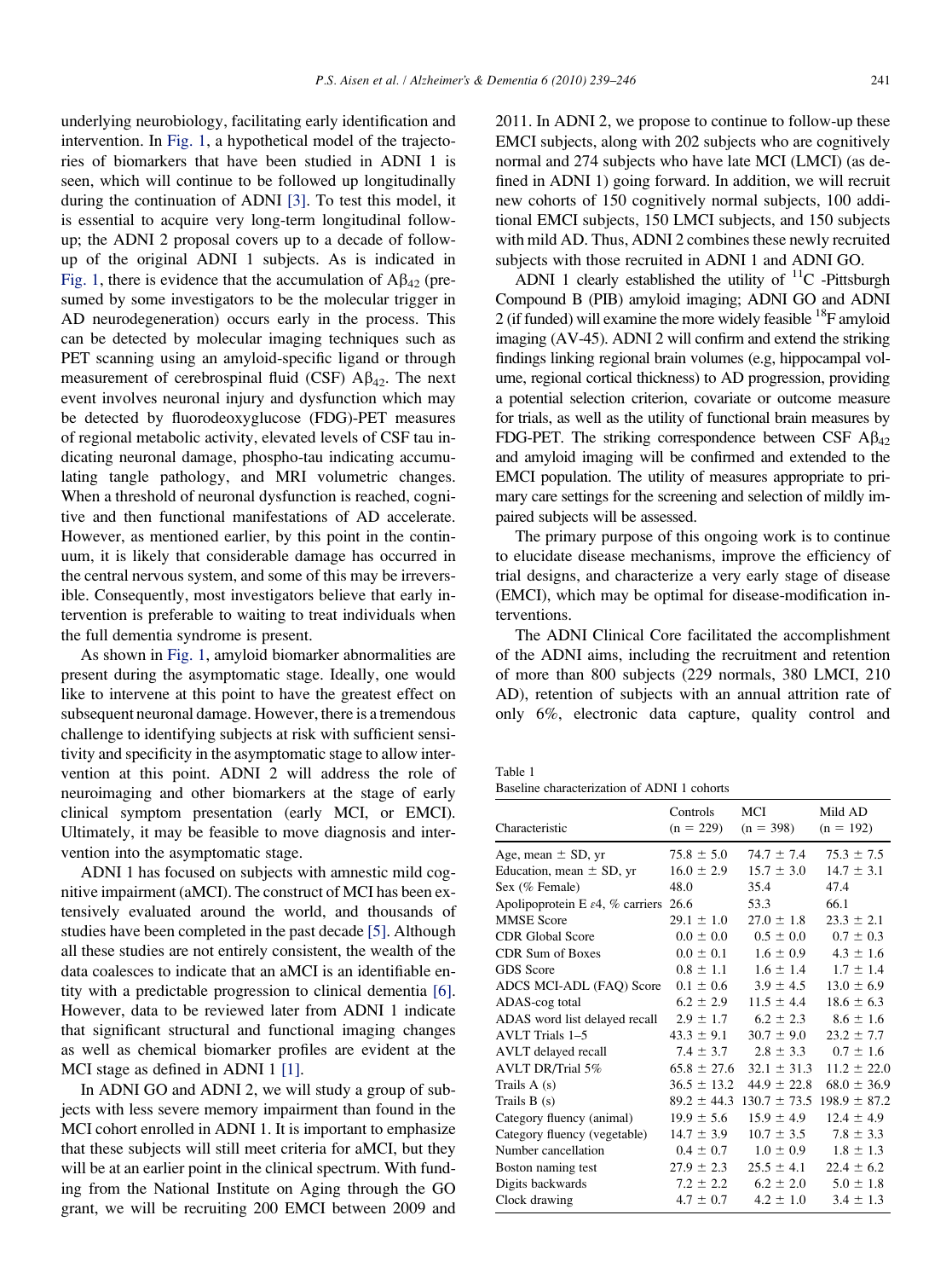Table 2 Annual change in cognitive and clinical assessment scores for ADNI 1 cohorts

|                              | Controls              | MCI                   | Mild AD               |  |
|------------------------------|-----------------------|-----------------------|-----------------------|--|
| Assessment                   | Mean $\pm$ SD (N)     | Mean $\pm$ SD (N)     | Mean $\pm$ SD (N)     |  |
| <b>MMSE</b> Score            | $0.0 \pm 1.4$ (211)   | $-0.7 \pm 2.5$ (358)  | $-2.4 \pm 4.1$ (162)  |  |
| <b>CDR</b> Global Score      | $0.0 \pm 0.1$ (207)   | $0.0 \pm 0.2$ (358)   | $0.3 \pm 0.5$ (160)   |  |
| <b>CDR</b> Sum of Boxes      | $0.1 \pm 0.3$ (207)   | $0.6 \pm 1.2$ (358)   | $1.6 \pm 2.2$ (160)   |  |
| <b>GDS</b> Score             | $0.2 \pm 1.2$ (211)   | $0.4 \pm 1.8$ (358)   | $0.3 \pm 1.8$ (159)   |  |
| ADCS MCI-ADL (FAQ) Score     | $0.1 \pm 1.0$ (210)   | $1.9 \pm 4.0$ (354)   | $4.6 \pm 5.6$ (161)   |  |
| ADAS-cog total               | $-0.5 \pm 3.0$ (210)  | $1.1 \pm 4.4$ (357)   | $4.3 \pm 6.6$ (161)   |  |
| <b>AVLT</b> Trials 1-5       | $0.2 \pm 7.8$ (209)   | $-1.3 \pm 6.3$ (357)  | $-3.6 \pm 5.7$ (156)  |  |
| AVLT delayed recall          | $0.4 \pm 3.4$ (210)   | $-0.4 \pm 2.4$ (358)  | $-0.5 \pm 1.6$ (155)  |  |
| AVLT DR/Trial 5%             | $4.9 \pm 43.7$ (209)  | $-5.0 \pm 28.3$ (353) | $-7.1 \pm 21.0$ (147) |  |
| Trails A (seconds)           | $-2.3 \pm 11.2$ (211) | $1.2 \pm 16.1$ (358)  | $3.9 \pm 21.7$ (157)  |  |
| Trails B (seconds)           | $-6.6 \pm 38.0$ (210) | $9.0 \pm 56.1$ (352)  | $20.0 \pm 85.6$ (133) |  |
| Category fluency (animal)    | $0.5 \pm 4.6$ (211)   | $-0.7 \pm 4.4$ (358)  | $-1.5 \pm 4.0$ (160)  |  |
| Category fluency (vegetable) | $-0.1 \pm 3.5$ (211)  | $-0.6 \pm 3.1$ (358)  | $-1.0 \pm 2.8$ (160)  |  |
| Number cancellation          | $0.0 \pm 0.7$ (209)   | $-0.1 \pm 0.9$ (354)  | $0.3 \pm 1.4$ (155)   |  |
| Boston naming test           | $0.5 \pm 1.7$ (210)   | $-0.2 \pm 2.9$ (356)  | $-1.5 \pm 3.7$ (159)  |  |
| Digits backwards             | $0.1 \pm 1.9$ (211)   | $-0.3 \pm 1.7$ (356)  | $-0.2 \pm 1.7$ (152)  |  |
| Clock drawing                | $0.0 \pm 0.8$ (211)   | $-0.1 \pm 1.0$ (357)  | $-0.4 \pm 1.3$ (162)  |  |

reporting, and coordination of FDG-PET,  $^{11}$ C PIB PET, 1.5T MRI, 3T MRI, and CSF biomarkers. It has also initiated the ADNI GO project, which will include the recruitment and follow-up of an additional 200 subjects with EMCI. The ADNI Clinical Core infrastructure uses the Alzheimer's Disease Cooperative Study Administrative, Clinical Operations, Medical and Data Cores, all located at the University of California San Diego.

A novel feature of ADNI is public data access. Immediately after completion of processing and quality control procedures, ADNI data are placed on a public website that is available to any qualified investigator worldwide. Thus far, the data have been accessed by thousands of investigators and dozens of pharmaceutical firms.

#### 3. Clinical core progress: ADNI 1 subjects

ADNI 1 began enrollment in late 2005 and completed enrollment of 819 subjects in 2007. Fifty-seven sites in the United States and Canada participated in the enrollment. Details of the inclusion criteria, recruitment, and baseline characterization of the ADNI 1 cohorts have been recently reported [\[1\].](#page-7-0) Key characteristics are shown in [Table 1.](#page-2-0) The annual change scores on key cognitive and clinical assessments of subjects in the three clinical groups over the course of 12 months are shown in [Table 2](#page-3-0). Of particular note, 16% of the MCI subjects in ADNI 1 converted to AD in the first 12 months, and an additional 24% converted in the second year.

#### 4. Clinical trial design progress

<span id="page-3-0"></span>The real-time, public sharing of ADNI demographic, clinical, cognitive, and biomarker data has facilitated clinical trial design in academic and industry programs world-wide.

The great majority of AD drug development programs focus on symptomatic and disease-slowing effects in subjects with AD dementia [\[7\]](#page-7-0). The most widely-used co-primary outcome measures for such trials are the cognitive subscale of the Alzheimer's Disease Assessment Scale (ADAS-cog) for cognition and the Clinical Dementia Rating scale sumof-boxes (CDR-SB) for clinical status. The Neuropsychiatric Inventory is the standard measure of behavioral symptoms. Each of these measures is part of the assessment battery of ADNI. Therefore, trialists can and do use the shared ADNI data to explore the relationships among demographic parameters and performance on these measures, can explore analytical methods and covariance structures, and can estimate the power of various trial designs. The value of genetic, biochemical, and neuroimaging biomarkers for subject selection, reduction of explained variance, and supportive outcome measures can likewise be explored.

There is a growing consensus that the optimal population for disease-modification programs is not AD dementia, but rather pre-dementia individuals on the spectrum of AD neurobiology [\[7\].](#page-7-0) It is reasonable to assume that interventions targeting the pathophysiologic mechanisms underlying AD will have the greatest effect before the pathology is at the advanced stage that corresponds to dementia. Many efforts are under way by academic, industry, foundation, and government groups to facilitate this direction; these efforts include proposed revisions to diagnostic criteria, and various meetings and task forces to explore trial design issues.

ADNI data have provided the basis for much of this work. ADNI has focused on amnestic MCI, and has included the leading candidate outcome measures and biomarkers, allowing assessment of proposed trial designs. Importantly, ADNI data have revealed that appropriate use of standard outcome measures and biomarkers can yield powerful and feasible trial designs for the pre-dementia (MCI) population.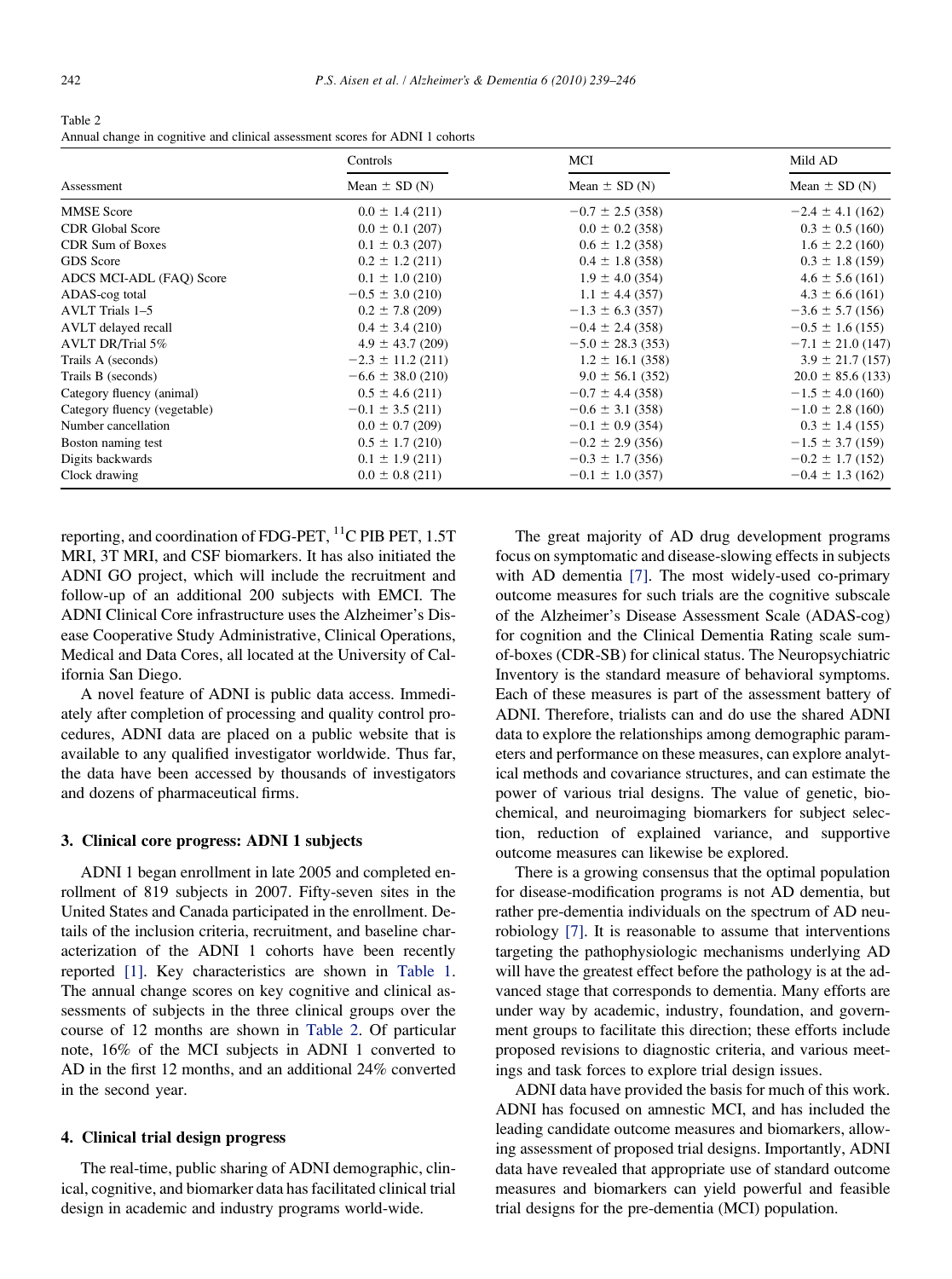Table 3

Clinical trial design scenarios utilizing change in continuous outcomes being explored in ADNI [Reproduced from Alzheimer's Res Ther, 2009;1:2 with permission.]

|                                              | Mild AD Trial                                               | Early AD Trial                                              | Very Early AD Trial                                  |
|----------------------------------------------|-------------------------------------------------------------|-------------------------------------------------------------|------------------------------------------------------|
| <b>Cognitive Status</b>                      | Mild dementia                                               | Mild cognitive impairment                                   | Cognitively normal                                   |
| Clinical Dementia<br>Rating global score     | $0.5 - 1$                                                   | 0.5                                                         | $\mathbf{0}$                                         |
| MMSE range                                   | $16 - 26$                                                   | $25 - 30$                                                   | $28 - 30$                                            |
| Biomarker for subject selection              | None                                                        | Amyloid imaging and/or CSF $\rm{A}\beta_{42}$               | Amyloid imaging and/or<br>CSF $A\beta_{42}$          |
| Biomarker for<br>subject stratification      | None or <i>APOE</i> genotype                                | <i>APOE</i> genotype                                        | <i>APOE</i> genotype                                 |
| Primary cognitive<br>outcome measure         | ADAScog11                                                   | ADAScog12 (includes delayed recall)                         | Sensitive memory and/or<br>executive function test   |
| Primary global/functional<br>outcome measure | CDR-SB                                                      | <b>CDR-SB</b>                                               | None                                                 |
| Analysis covariates                          | Baseline cognition and<br>regional brain volume             | Baseline cognition and<br>regional brain volume             | Regional brain volume                                |
| Biomarker outcome                            | Regional brain atrophy                                      | Regional brain atrophy                                      | Regional brain atrophy<br>(as surrogate endpoint)    |
| Duration of treatment                        | $18 \text{ mo}$                                             | $24 \text{ mo}$                                             | $24 - 36$ mo                                         |
| Primary analysis                             | Change score or slope of cp-primaries:<br>ADAScog11, CDR SB | Change score or slope of co-primaries:<br>ADAScog12, CDR-SB | Regional brain atrophy rate<br>and cognitive decline |

Specifically, ADNI 1 data [\[8\]](#page-7-0) indicate the following:

- a. The CDR-SB is a powerful outcome measure in mild AD and MCI.
- b. In MCI, the ADAS-cog13 (which includes delayed word recall and number cancellation tasks) is superior to the ADAS-cog11 in a 24-month trial.
- c. Covariates reduce samples sizes by 10%–15% in LMCI and mild AD.
- d. Selection of LMCI subjects using CSF  $\text{A}\beta_{42}$  reduces sample sizes.

Rate of change designs in comparison with survival to dementia designs, and the effect of biomarker selection and covariates.

We have used ADNI data to propose study designs [\(Table 3](#page-4-0)) for disease-modifying interventions in the predementia population [\[8\].](#page-7-0) For such a trial, it is rational to select subjects with evidence of amyloid accumulation in brain; ADNI data suggest that amyloid PET imaging and low CSF  $\mathbf{A}\beta_{42}$  are equivalent indicators of amyloid accumulation. Subjects meeting the ADNI criteria for amnestic MCI and se-

Table 4

Comparison of imaging and cognitive/clinical outcome measures to power trials

|         | Hippocampal volumes<br>(average, L and<br>$R$ , Dale) $*$ | $(Jagust)^{\dagger}$ | FDG-PET ADAS-cog<br>11 |      | MMSE CDR-SB |
|---------|-----------------------------------------------------------|----------------------|------------------------|------|-------------|
| MCI 208 |                                                           | 3360                 | 4099                   | 4162 | 954         |
| AD      | 99                                                        | 255                  | 407                    | 632  | 465         |

\* Average of left and right hippocampal volumes, as calculated by Anders Dale's laboratory at the University of California San Diego.

<span id="page-4-0"></span> $\dagger$  Posterior cingulated activity on FDG-PET scanning, as calculated by William Jagust's laboratory at UC Berkeley.

lected based on an abnormal amyloid biomarker would meet the proposed research criteria for AD [\[9\],](#page-7-0) and consensus meetings suggest that standard AD-type cognitive and clinical co-primary outcome measures will be appropriate for pivotal trials, and a single clinical measure may be appropriate for a phase II proof of concept trial. Using ADNI data, we have shown that a 2-year treatment period in this population, with appropriate covariates, has reasonable power to demonstrate effects on primary measures (Donohue et al., unpublished observation). A design similar to this has recently been launched as a phase II proof of concept trial of a secretase inhibitor [\(ClinicalTrials.gov](http://ClinicalTrials.gov) identifier NCT00890890).

# 5. The potential value of neuroimaging measures as surrogate outcomes

ADNI data have confirmed that the annual change and variance for neuroimaging measures provide much better power to detect disease-slowing effects than do standard cognitive and clinical measures.

[Table 4](#page-4-0), for example, provides group sizes for a study aiming to demonstrate a 25% slowing of disease progression as indicated by 1 year change in various outcome measures (analyzed by linear mixed effects models), with 80% power and an alpha of .05. In general, we observe that hippocampal volumetric change has excellent power in AD and MCI. This suggests that for an intervention expected to slow clinical progression and brain atrophy, a phase II 1 year proof of concept trial in AD might be conducted with reasonable group sizes. The sample sizes in [Table 4](#page-4-0) can be substantially reduced by the incorporation of biomarker selection criteria and covariates.

To extend this idea further, we have found that 6 month change in volumetric MRI measures provide good power to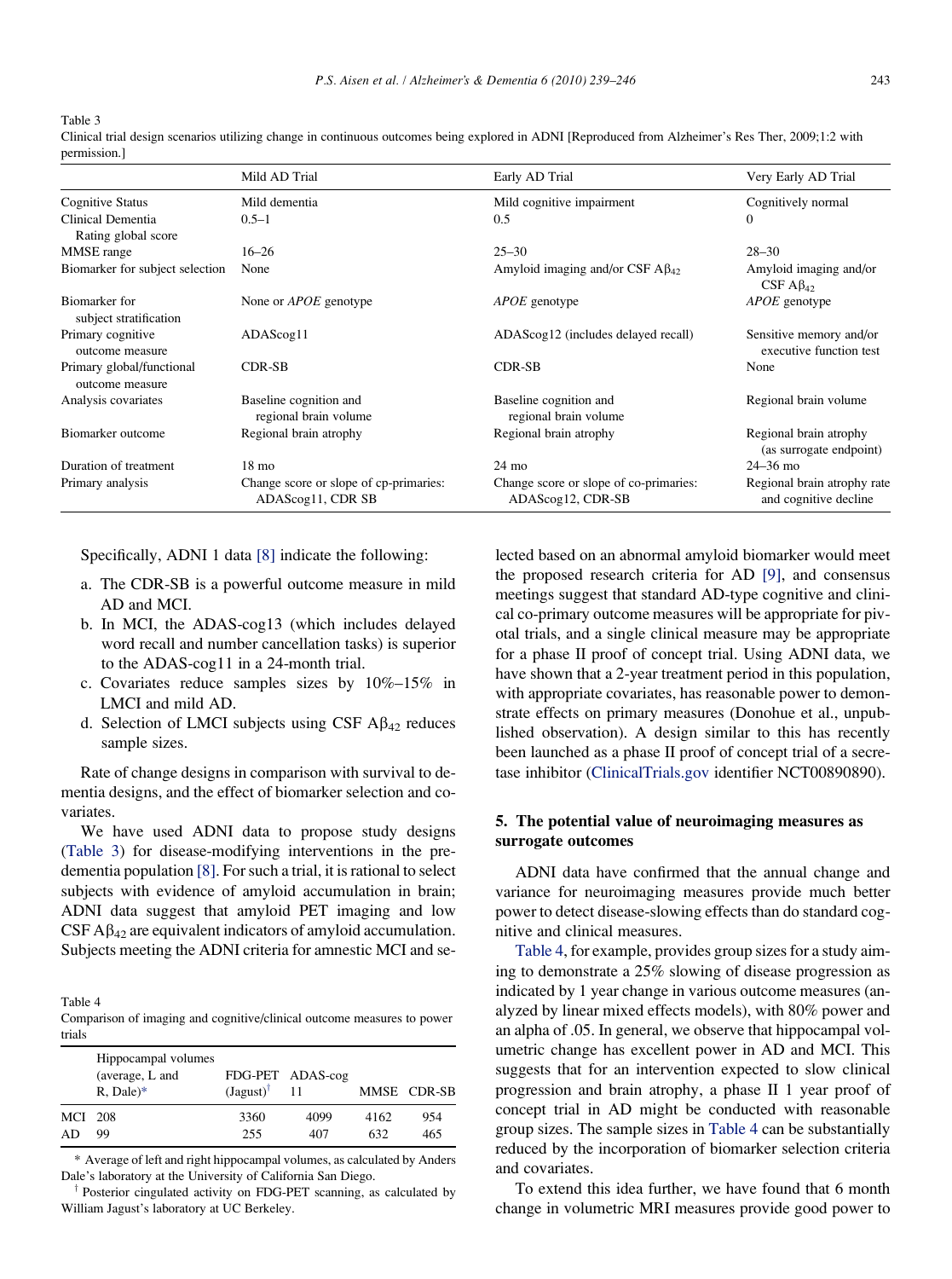demonstrate slowing of progression in MCI. For example, a 6-month trial to demonstrate 25% slowing in AD and MCI would require 1055 and 13,074 subjects using the ADAS-cog, 1084 and 3388 using the CDR-SB, but only 216 and 528 for hippocampal volume. If we optimize biomarker selection and covariates, a 6-month proof of concept study is feasible. We note that the 6 month change in hippocampal volume is highly correlated with later interval changes, and is correlated to later decline in cognitive and clinical measures.

# 6. ADNI GO and EMCI

The continuation of ADNI has been greatly facilitated by the award of funds through the NIH Grand Opportunity program. It provides support to ADNI activities over a 2-year period, overlapping with and supplementing the first year of this proposed ADNI 2 project. Specifically, the GO award is supporting the following Clinical Core activities:

- 1. Two years of longitudinal follow-up for the original ADNI, late MCI (LMCI), and cognitively normal (CN) cohorts.
- 2. The recruitment of a new cohort of EMCI subjects with milder episodic memory impairment than classical LMCI subjects enrolled in ADNI 1.
- 3. The addition of new cognitive and clinical measures.
- 4. Additional biomarker and imaging data collection (as described in the corresponding sections of this application).

The EMCI group is a newly characterized set of subjects to be recruited in the GO grant funding period. To assess the clinical characteristics of the EMCI and LMCI subject groups, we interrogated the database from the NIAsponsored Alzheimer's Disease Center Program through the National Alzheimer's Coordinating Center (NACC) under the direction of Dr Walter Kukull. We used the NACC database because it represents subjects who were classified as MCI, using essentially the same criteria proposed in ADNI. However, because there was no sub-categorization of EMCI or LMCI in the NACC database, we imposed the proposed criteria and instruments for ADNI GO and ADNI

Table 5 MCI data from NACC; annual rates of progression and instrument means

<span id="page-5-0"></span>

|                                  | $EMCI (N = 181)$ | $LMCI (N = 369)$ |
|----------------------------------|------------------|------------------|
| Progression to dementia (Year 1) | 12%              | 27%              |
| Progression to CDR 1 (Year 1)    | 7%               | 15%              |
| <b>MMSE</b>                      |                  |                  |
| <b>Baseline</b>                  | 28.0(1.6)        | 27.3(1.8)        |
| Year 1                           | 27.6(2.1)        | 26.2(2.8)        |
| CDR-SB                           |                  |                  |
| <b>Baseline</b>                  | 1.2(0.9)         | 1.5(1.0)         |
| Year 1                           | 1.6(1.3)         | 2.1(1.6)         |
| <b>FAO</b>                       |                  |                  |
| <b>Baseline</b>                  | 3.7(5.3)         | 4.7(5.6)         |
| Year 1                           | 5.5(6.9)         | 6.5(6.4)         |

Table 6

| Characteristics of four ADNI cohorts and Logical Memory delayed recall |  |  |
|------------------------------------------------------------------------|--|--|
| cutoff scores (see text)                                               |  |  |

|                 | CN        | EMCI      | LMCI      | AD        |
|-----------------|-----------|-----------|-----------|-----------|
| <b>CDR</b>      | 0         | 0.5       | 0.5       | $0.5 - 1$ |
| <b>MMSE</b>     | $24 - 30$ | $24 - 30$ | $24 - 30$ | $20 - 26$ |
| LM-DR (cutoffs) |           |           |           |           |
| Education       |           |           |           |           |
| $0 - 7$         | >3        | $3 - 6$   | $\leq$ 2  | $\leq$ 2  |
| $8 - 15$        | >5        | $5 - 9$   | $\leq$ 4  | ${\leq}4$ |
| >16             | > 9       | $9 - 11$  | $\leq 8$  | $\leq 8$  |
| Dementia        | No        | No        | No        | Yes       |

2 on previously collected aMCI subjects. The summary of the cognitive characteristics of LMCI subjects from ADNI 1 has been described earlier, but the features of EMCI subjects have not been characterized, and consequently, a comparison of these two clinical groups at baseline and with respect to rates of progression from the NACC database is shown in [Table 5.](#page-5-0) The EMCI subjects represent individuals with milder degrees of cognitive and functional impairment than the LMCI subjects, and their rate of progression is slower. We anticipate the subjects recruited in ADNI 2, summarized in [Table 6](#page-5-0) and enumerated in [Table 7,](#page-5-0) will conform to these general clinical characteristics.

# 7. Primary care physician instruments

Because MCI is a sufficiently mild condition, it is most likely that individuals with this degree of cognitive complaint will present initially to primary care physicians (PCP). As such, there is a need to develop instruments that can be administered efficiently and inexpensively in the PCP setting to allow the clinicians to determine which patients might be candidates for further evaluation, and possibly therapies. Toward this end, we have selected a brief cognitive instrument to allow detection of the cognitive aspects of MCI and a functional instrument to determine the degree of functional impairment.

The primary screening tools for ADNI to determine whether a person is eligible for the trial involve delayed recall of one paragraph from the Logical Memory subtest of the Wechsler Memory Scale-Revised to provide a metric of memory function to corroborate the individual's cognitive complaint, and the CDR to be certain that the degree of memory function represents a change from the previous level of performance. The combination of these instruments is designed to determine that a person is cognitively and functionally

| Table 7                                                                    |
|----------------------------------------------------------------------------|
| Number of subjects followed in ADNI 2, including those recruited in ADNI 1 |
| and ADNI GO                                                                |

|      | ADNI 1 | ADNI GO | ADNI <sub>2</sub> | Cumulative |
|------|--------|---------|-------------------|------------|
| CN   | 202    |         | 150               | 352        |
| EMCI |        | 200     | 100               | 350        |
| LMCI | 274    |         | 150               | 424        |
| AD   |        |         | 150               | 150        |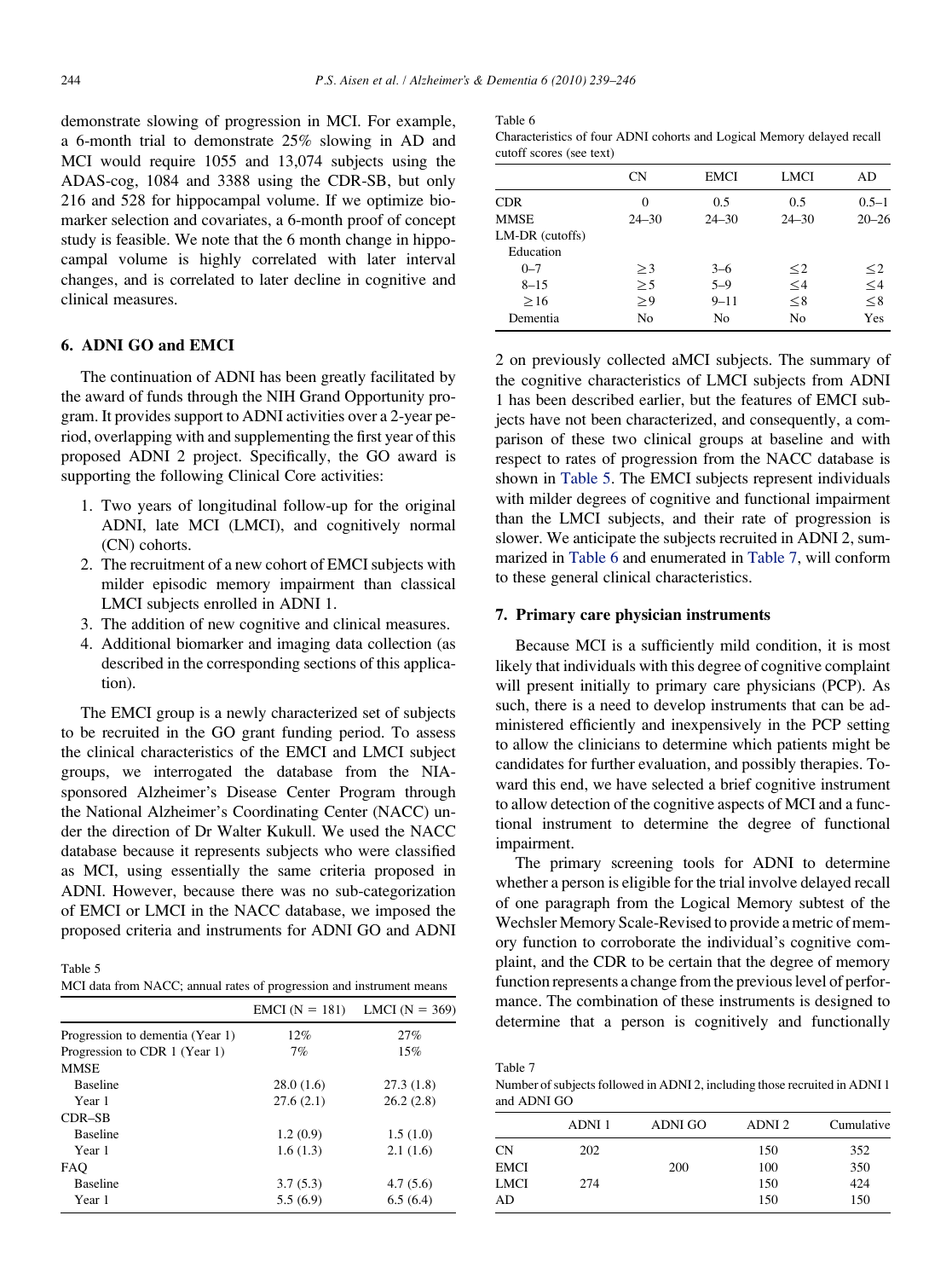impaired but not to the extent that they would constitute criteria for dementia. However, using the Logical Memory paragraph and the CDR would be too time consuming in the PCP setting, and consequently, brief instruments need to be evaluated to see whether they may be appropriate for the PCP.

The brief cognitive instrument that has been selected is the Montreal Cognitive Assessment test (MoCA) that is designed to detect subjects at the MCI stage of cognitive dysfunction [\[9\]](#page-7-0). This instrument has been shown to have adequate sensitivity and specificity in clinical settings to detect suspected MCI. The MoCA is believed to be more sensitive than general screening instruments, such as the Mini-Mental State Examination (MMSE) or the Short Test of Mental Status. The MoCA can be administered in approximately 10 minutes.

For a functional assessment, we have selected the Mea-surement of Everyday Cognition (ECog) [\[10\].](#page-7-0) This instrument has been developed to assess functional impairment of a very mild nature, as can be seen in MCI. The ECog is an informant-rated questionnaire that comprises multiple subscales and takes approximately 10 minutes to administer. Previous research on this instrument indicates that ECog correlates well with established measures of functional status and global cognition but only weakly with age and education. ECog was able to differentiate among cognitively normal, MCI, and AD subjects. Results of ECog suggest that it is a useful tool for the measurement of general and domainspecific everyday functions in the elderly.

The MoCA and ECog will be administered to all participants in ADNI GO but will not be used for any screening or diagnostic decisions themselves. Rather, the traditional screening measures involving the single paragraph from the Logical Memory subtest and the CDR will be used to determine the appropriate level of function for subjects in ADNI GO just as it was in ADNI 1. However, the performances of the MoCA and ECog will be followed up to determine their ability to differentiate among the four groups.

# 8. Plans for ADNI 2

ADNI 2, if funded, will continue and build on the aims of ADNI 1 and ADNI GO. All cognitively normal (CN), EMCI, and LMCI subjects will be followed up into the new grant period, providing up to 10 years of longitudinal data on these normal and mildly impaired subjects. This will be essential to inform the model proposed in [Fig. 1](#page-1-0), and link early cognitive, clinical, and biomarker changes to later clinically important decline. Cross-sectional and longitudinal characterization will continue, including documentation of conversions across diagnostic categories. In particular, the long-term characterization of CN and EMCI subjects, including LPs, amyloid imaging, FDG-PET, and volumetric MRI, will facilitate trial design in these critically important populations. Important subgroups within these cohorts will be defined by amyloid biomarkers and APOE genotype.

In ADNI 2, we will extend this still further, by adding 3 month volumetric MRI scans for all newly enrolled subjects, to explore the feasibility of this measure for brief proof of concept trials, and for interim analysis/adaptive designs for longer trials.

The goal of ADNI 2 is to obtain as close to 100% participation in lumbar puncture as is feasible. ADNI 1 aimed for 25% participation and achieved more than 50% participation. For ADNI GO and ADNI 2, we aim to limit recruitment to those that consent to LP. Exceptions will be made to meet other goals such as minority recruitment.

# 9. ADNI 2 clinical trial design aims: Extending the results from ADNI 1

As described earlier, ADNI 1 data suggest the feasibility of longitudinal change designs in selected LMCI subjects selected for amyloid accumulation using CSF  $\text{A}\beta_{42}$ . In ADNI 2, we will enroll 150 additional LMCI subjects, and all (or nearly all) will have both CSF  $A\beta_{42}$  and <sup>18</sup>F AV-45 amyloid imaging. We will, thus, have an independent sample of size similar to that used for the ADNI 1 power estimates. We will confirm the utility of CSF  $\mathbf{A}\beta_{42}$  selection, the equivalent value of AV-45 amyloid imaging, the utility of genotype and MRI volumetric (and other disease stage) covariates, and confirm the group size estimates.

We hypothesize that it will be feasible to extend these ideas to the milder EMCI population. That is, we propose that selection of EMCI subjects by amyloid markers, and using disease stage and APOE covariates, with CDR-SB alone or with ADAS-cog as continuous outcomes, we will have reasonable power to demonstrate disease modifying effects. We expect that clinical effects of modifying disease mechanisms will be greater at the earlier EMCI stage, offsetting the slower rates of decline. Thus, we may have similar group sizes to power EMCI studies to demonstrate a 40% effect as we do to power LMCI studies to see a 30% effect.

We also hypothesize that longitudinal change designs will be advantageous compared with survival to AD in the EMCI population, as it is in LMCI.

# 10. ADNI 2: Extending clinical trial design evaluation to the EMCI population

The evaluation of the EMCI cohort will include analysis of longitudinal trajectories of cognitive and clinical assessments, MRI volumetric measures, FDG-PET, as well as amyloid imaging and CSF markers. The effect of APOE genotype (and potentially other genetic markers) on these trajectories will be assessed. Subgroups selected by amyloid biomarkers, as well as cutoff values of hippocampal volume, FDG-PET activity, and cognitive and clinical assessments will likewise be examined. The value of biomarker covariates in reducing unexplained variance of longitudinal change will be analyzed.

A major purpose of examining this new cohort in this manner will be to inform trial design. We hypothesize that we will be able to extend similar design features that have